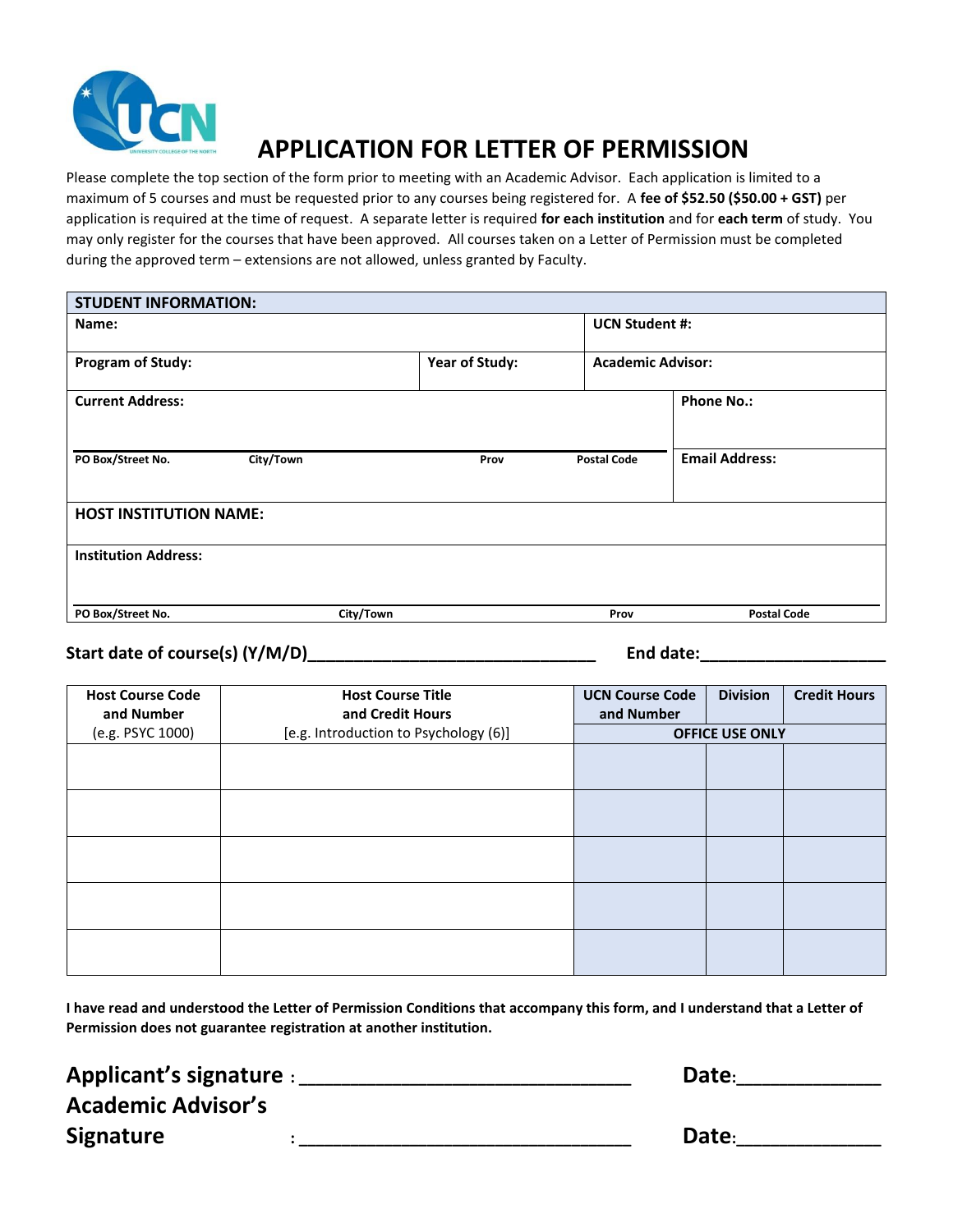## **OFFICE USE ONLY**

| Dean's approval/signature: | Date (yr/mm/dd): |
|----------------------------|------------------|
|                            |                  |
| Dean's approval/signature: | Date (yr/mm/dd): |
|                            |                  |
| Comments:                  |                  |
|                            |                  |
|                            |                  |

| <b>ENROLMENT SERVICES OFFICE USE ONLY</b> |       |  |  |  |
|-------------------------------------------|-------|--|--|--|
| Special Instructions:                     | Date: |  |  |  |
|                                           |       |  |  |  |
|                                           |       |  |  |  |
|                                           |       |  |  |  |
| Processed By:                             |       |  |  |  |

| <b>OFFICE USE ONLY</b> |                                                                                                                                                                                                                                                                                                  |                                                             |                          |                        |                      |  |
|------------------------|--------------------------------------------------------------------------------------------------------------------------------------------------------------------------------------------------------------------------------------------------------------------------------------------------|-------------------------------------------------------------|--------------------------|------------------------|----------------------|--|
| <b>FEES</b>            |                                                                                                                                                                                                                                                                                                  | <b>METHOD OF PAYMENT</b><br>$\square$ cheque<br>$\Box$ CASH |                          | FINANCIAL SPONSOR ID   |                      |  |
| <b>TOTAL</b>           | $\mathsf{S}$ and $\mathsf{S}$ and $\mathsf{S}$ and $\mathsf{S}$ and $\mathsf{S}$ and $\mathsf{S}$ and $\mathsf{S}$ and $\mathsf{S}$ and $\mathsf{S}$ and $\mathsf{S}$ and $\mathsf{S}$ and $\mathsf{S}$ and $\mathsf{S}$ and $\mathsf{S}$ and $\mathsf{S}$ and $\mathsf{S}$ and $\mathsf{S}$ and | □ INTERAC □ CREDIT CARD                                     | □ AUTH INVOICE REQUESTED |                        |                      |  |
| <b>RECEIPT NUMBER:</b> |                                                                                                                                                                                                                                                                                                  |                                                             |                          | <b>DATE PROCESSED:</b> | <b>PROCESSED BY:</b> |  |

**NOTE: This LOP is not complete until fee payment or fee payment arrangements have been made with UCN.**